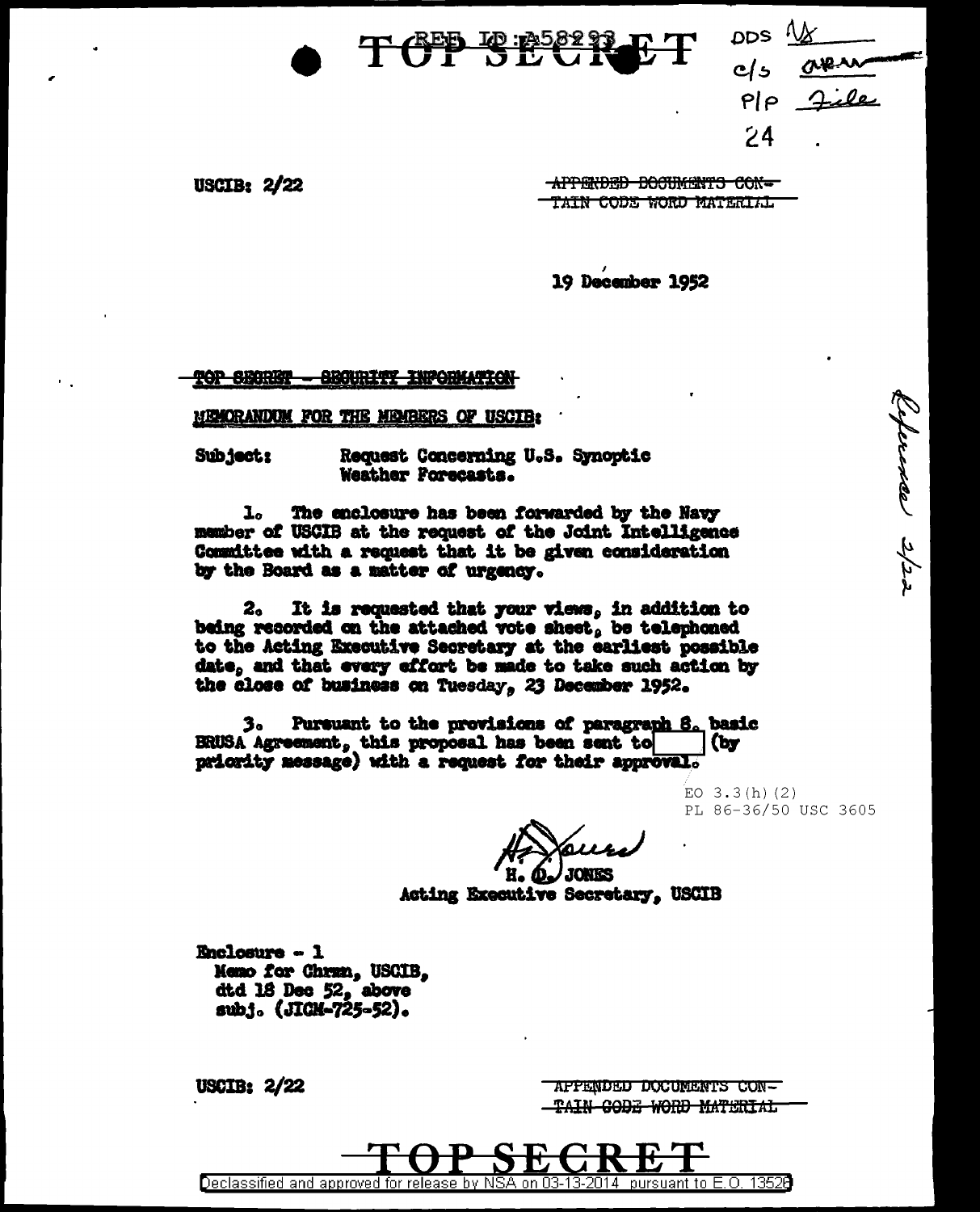

THE JOINT CHIEFS OF STAFF WASHINGTON 25, D.C.

JOINT INTELLIGENCE COMMITTEE

TOP BEGRET - SECURITY INFORMATION

JICM-725-52 18 December 1952

TOP SECRET TWEED

MEMORANDUM FOR THE CHAIRMAN, UNITED STATES COMMUNICATION INTELLIGENCE BOARD

Subject: U. S. Synoptic Weather Forecasts; Request concerning

> $EO 3.3(h)(2)$ PL 86-36/50 USC 3605

**TOP SECRET** 

Enclosure with USCIB 2/22 dtd 19 December 1952.